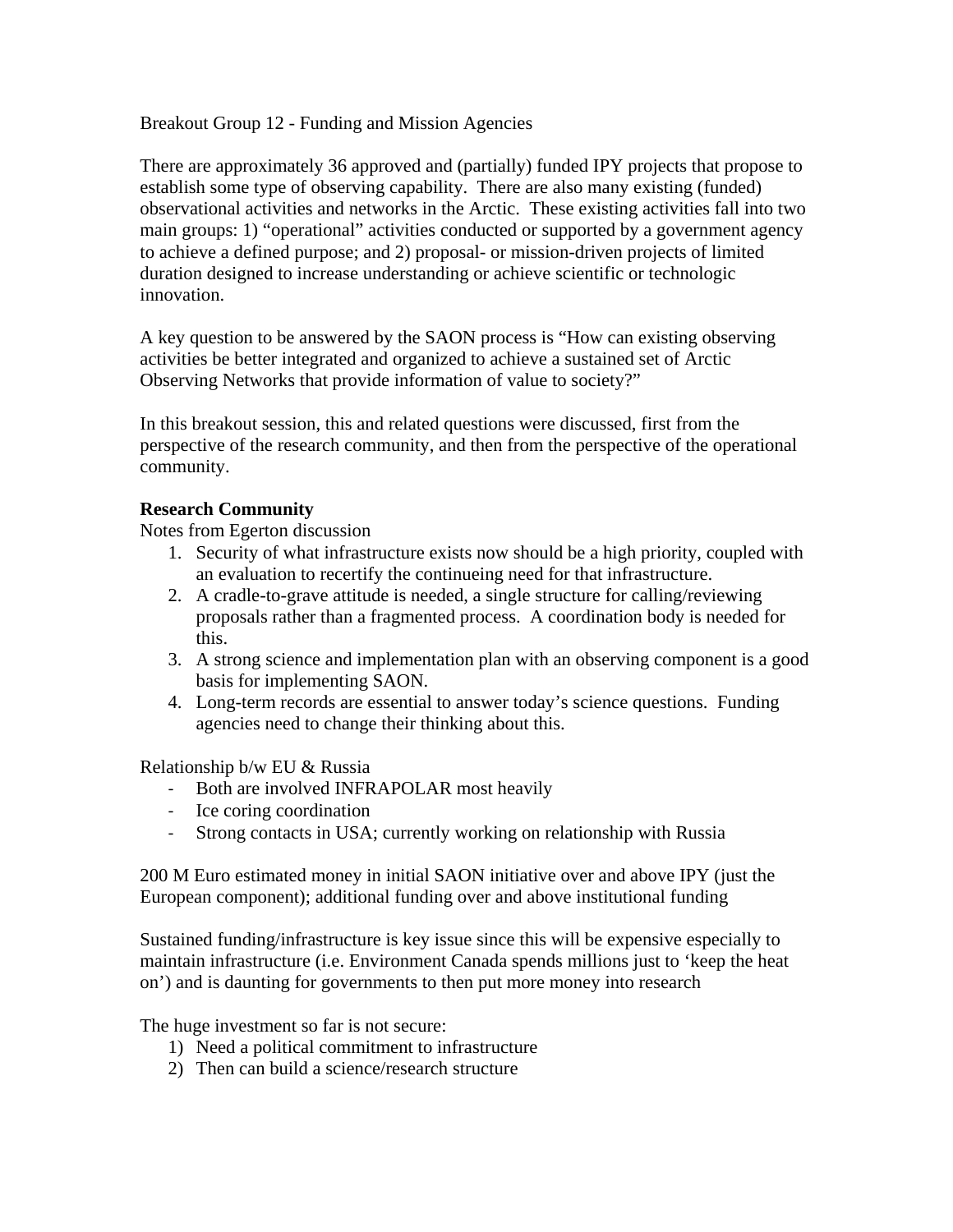SAON representatives to go back to their respective governments and ask for funding commitments

Recertification of what we have now to see if that is what we still need (may need to sacrifice some for the whole)

In Canada:

- ‐ Funds seekers are asked what are you observing and where?
- ‐ Need a document to bring to say these are what is needed
- ‐ Lack of something solid for presenting to funding agencies/government leaders
- ‐ Discussion of top down vs. bottom up initiative to obtain funding
- ‐ Northern dimension is now added to Canada's foreign policy

Discussion of peer review model (missed notes since I was running an errand for one of the session chairs)

Large investments: critical to coordinate

- ‐ When are we going to get time to do the science?!
- ‐ Agencies need to do more coordination so as to allow researchers to do their research

Cradle to grave attitude for process rather than piecemeal funding

Fractured commitment to funding experienced with IPY; need someone/agency to ensure funders come online at the same time

Also an issue of infrastructure; ships and research stations need to be there for use

Suggestion of a tax to fund the solution (i.e. tobacco taxes)

- ‐ Need to search out new funding sources like resource extraction companies
- ‐ Tax is a percent value (?) tax as opposed to royalty tax
- ‐ Tax would be small considering what is taken out of the north

Suggestion: separate research from monitoring

- ‐ Research funding organizations do not have a mandate to fund monitoring or long term observation
- ‐ SAON should be recommending a funding mechanism for monitoring

Present to the Arctic Council the amount of monies going into research as well as into monitoring so as to show the difference; monitoring is underfunded but contributes profoundly to research

Objection to suggestion to separate research from monitoring

‐ Create a scientific program to combine the two; monitoring is the basis for all data modeling and assessment for research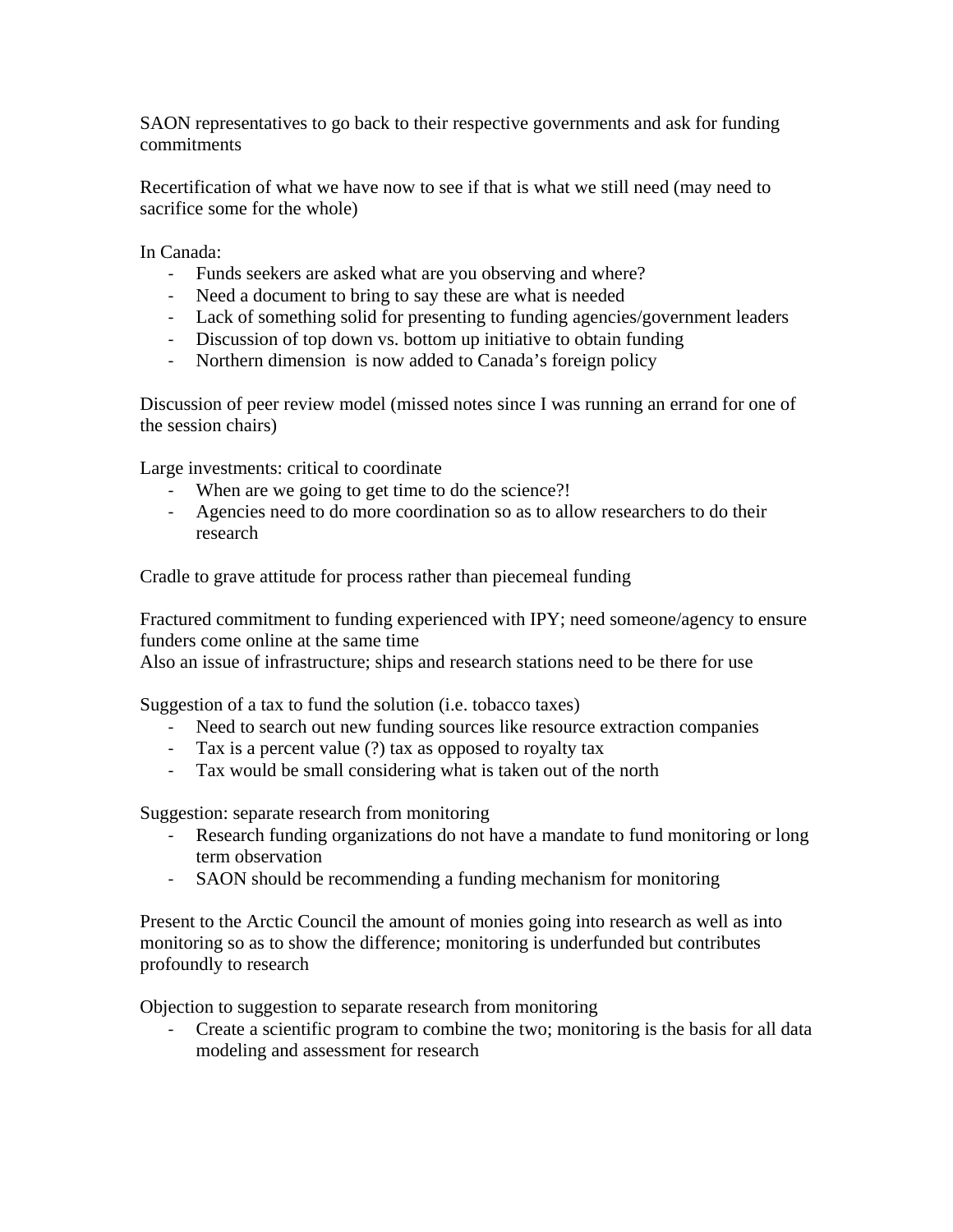Observing could be involved in the research process, but research funded by agencies like NSERC have support for only five years; there are a few organizations who fund research long term but they are not straight forward or easily obtained

\*\*Priority Point\*\*

Terminology:

- ‐ Long term
- ‐ Monitoring
	- o Value was not clear before

Now philosophy is changing (paradigm shift) of researchers, funding agencies since science results are not based on long term observation, especially now with the global environment situation

- ‐ Long term funding is crucial
- ‐ SAON to develop new philosophy

Health and education:

- ‐ Should look at other domains for funding; look outside of hard science for opportunities
- ‐ Learn lessons from other systems (space agency example, etc.)

Role to engage IKSU & WMO?

- ‐ Value in engaging them to look at their 'lessons learned'
- ‐ Talk to economists of national gov'ts

How to continue the engagement and dialogue with granting agencies? Wait until a report is printed and then wait for Helsinki?

- ‐ Nominating someone to take responsibility for SAON in IPY
- ‐ Don't have to wait until Helsinki to speak; it takes awhile to get things rolling
- ‐ Huge body of monitoring has been built over century, it is a huge investment; get emphasis away from IPY and even out funding
- ‐ To not let funding fade away: important to keep up momentum to implement things now is key

# **Operational Community**

To open this discussion the co-Chair presented a few statements from various sources that might serve as launching points for the discussion:

- 1. US AON report Long-term, coordinated, international resources and efforts will be required
- 2. Ocean-Sea Ice report from Stockholm "international top-down integration at the level of operational and funding agencies…. is needed"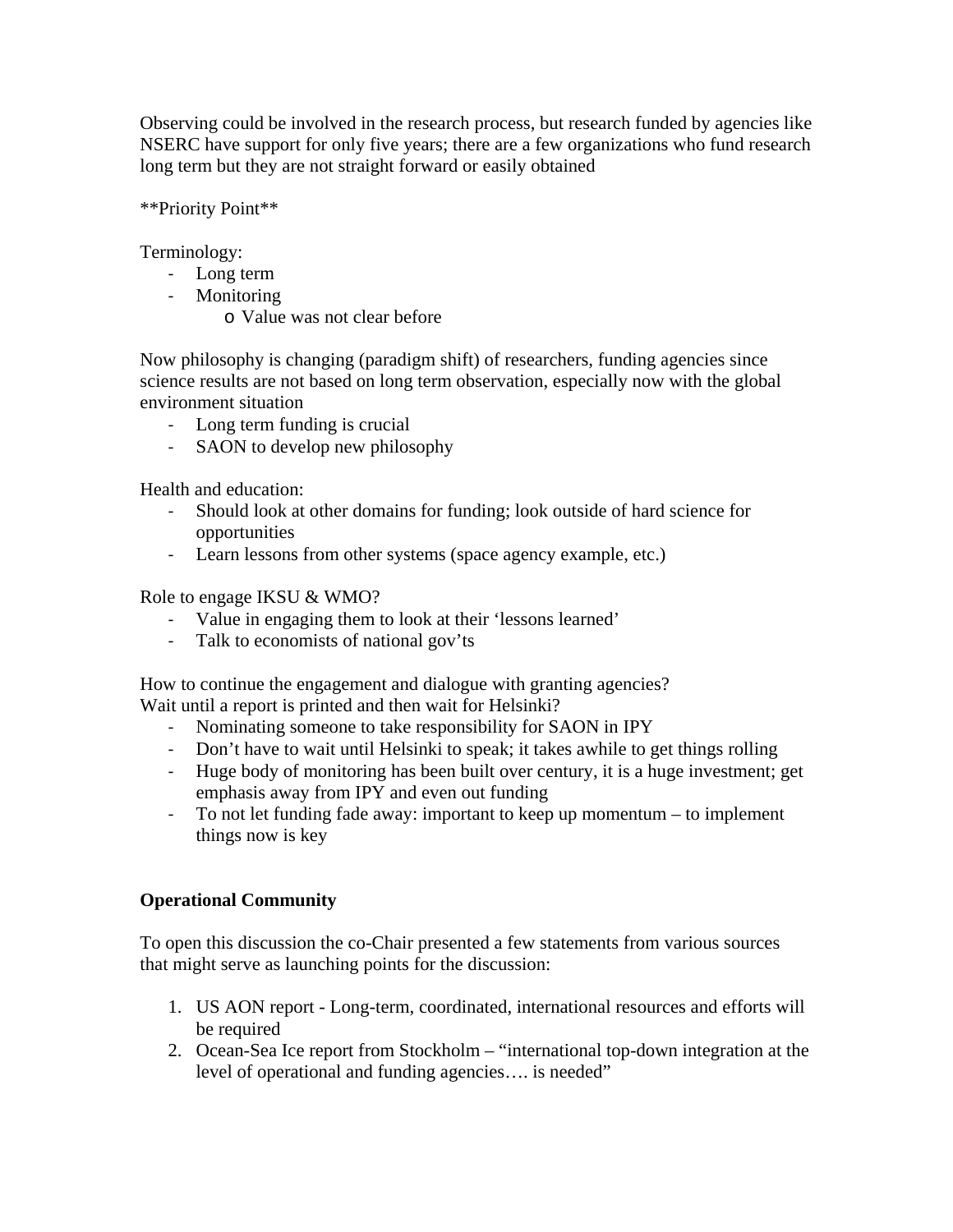- 3. Again from Ocean-Sea Ice group "an international body will be required to coordinate the various national programs and ensure intercompatibility, open access, and widespread distribution of data"
- 4. Terrestrial group from Stockholm "the concept of flagship observatories could be proposed as a joint international responsibility"
- 5. Norway and Sweden stressed the need for better coordination at the national level
- 6. Iceland stressed the value of integration of observing systems, and of a common data portal

The group agreed that the idea of a coordinated and sustained set of observing networks would be very worthwhile. To make this happen, there needs to be a clear and consistent vision so that the coordinated set of networks can build on opportunities when they occur. There should be products available from the coordinated activities that are greater than the sum of the parts, for example pan-Arctic products that build on but are different from national-level products. There needs to be a set of core activities rather than a long list of things that could be done. A linkage between research and monitoring has to exist so that the sustained networks keep pace with new knowledge and changing needs.

There was general agreement that improving communication and increasing coordination were essential objectives. Coordination could be accomplished through a central coordinating body, through use of distributed or nested coordination, or some combination. There was a strong view that existing bodies and structures should be fully used, and that no new coordinating groups should be formed unless there is no alternative.

The group discussed options for how coordination might be accomplished. High-level governmental Memoranda of Understanding were seen as difficult to do, but perhaps worthwhile. Use of existing international bodies was considered by many to be a feasible approach. Bodies such as the Arctic Council, WMO, IOC and UNEP were mentioned as possible "parents" for coordinated observing activities. Another approach discussed was to formalize and sustain the "steering committees" formed to lead many of the IPY observing projects. As a parallel to the existing International Group of Funding Agencies (IGFA), an International Group of Polar Funding Agencies might be established to provide a type of coordination.

The group was very clear that whatever approach is taken to coordination, all countries and agencies must have the opportunity to participate.

In addition to one or more "parent body(ies)", there was recognition that a Secretariat function would be required to maintain communication and stimulate action. It was again stressed that existing groups should be engaged if at all possible, rather than creating something new. But it was recognized that there could be a "capacity problem" in having one group trying to work with so many issues and observing networks.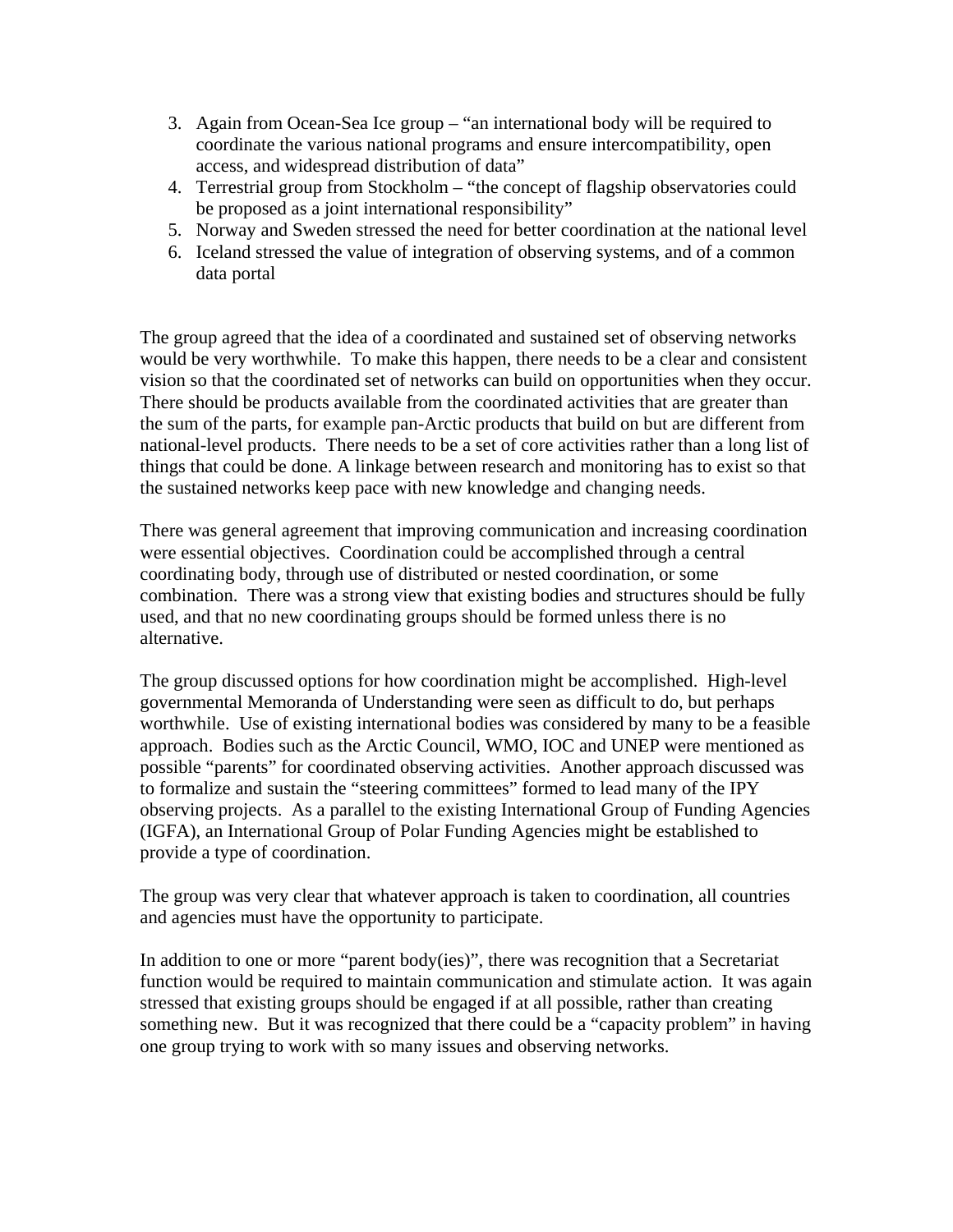There was discussion of the need for a forum or other arrangement among government agencies on an international basis to review current activities and plans, and seek means of more coordinated approaches to funding, spatial and temporal distribution of effort, support of observing platforms, and other related issues.

The group noted that the Arctic is not a foreign place, but simply one region of the world, and there are a number of existing organizations dealing with oceans, lands, etc. Putting Arctic observing on the agendas of regular meetings of these existing organizations, i.e. WMO, IOC, ICES, was seen as a useful way of holding discussions among the agencies. The creation of an "engagement strategy" for the agencies was suggested as a near-term action.

The group discussed the concept of a "data portal" as a key activity that would enable communication and eventually coordination. There was a comment that coordinating the data availability might be the only useful thing that could be done. There was discussion of the need for data standards so that data from diverse sources could be easily integrated. There were views that the Secretariat might be the proper body to undertake the data portal function, with each nation designating some sort of lead agency to feed information to the portal.

How could gov'ts/agencies organize themselves to improve coordination for Arctic observing

- ‐ Work w/existing organizations rather than create a new group
- ‐ MOU's at minister level wouldn't work; too much effort
- ‐ Could transform structures for IPY to continue after IPY
- ‐ Volunteering organization:
	- o Pushing coordination effort
	- o Secretariat responsibilities: some organizations vary the responsibility between countries (i.e. a country assumes responsibility for secretariat every two years)
- ‐ Strengthen work w/in Arctic Council, arctic countries have committed themselves to monitoring and assessment as well as the environment
- ‐ Lessons learned monitoring AMAP needs to liaise with researchers
- ‐ SAON needs to be open to everyone regardless of membership
- ‐ Perhaps Arctic Council needs to change 'the way we do business'
- ‐ Secretariats countries worried about supporting it
- IASK strong connection on science  $\&$  monitoring with Arctic Council
- ‐ Capacity problem to coordinate so many issues under one group

# Enhance AMAP

- ‐ National mission agency has lots of money
- ‐ Model for other agencies
	- o Do like other agencies and save money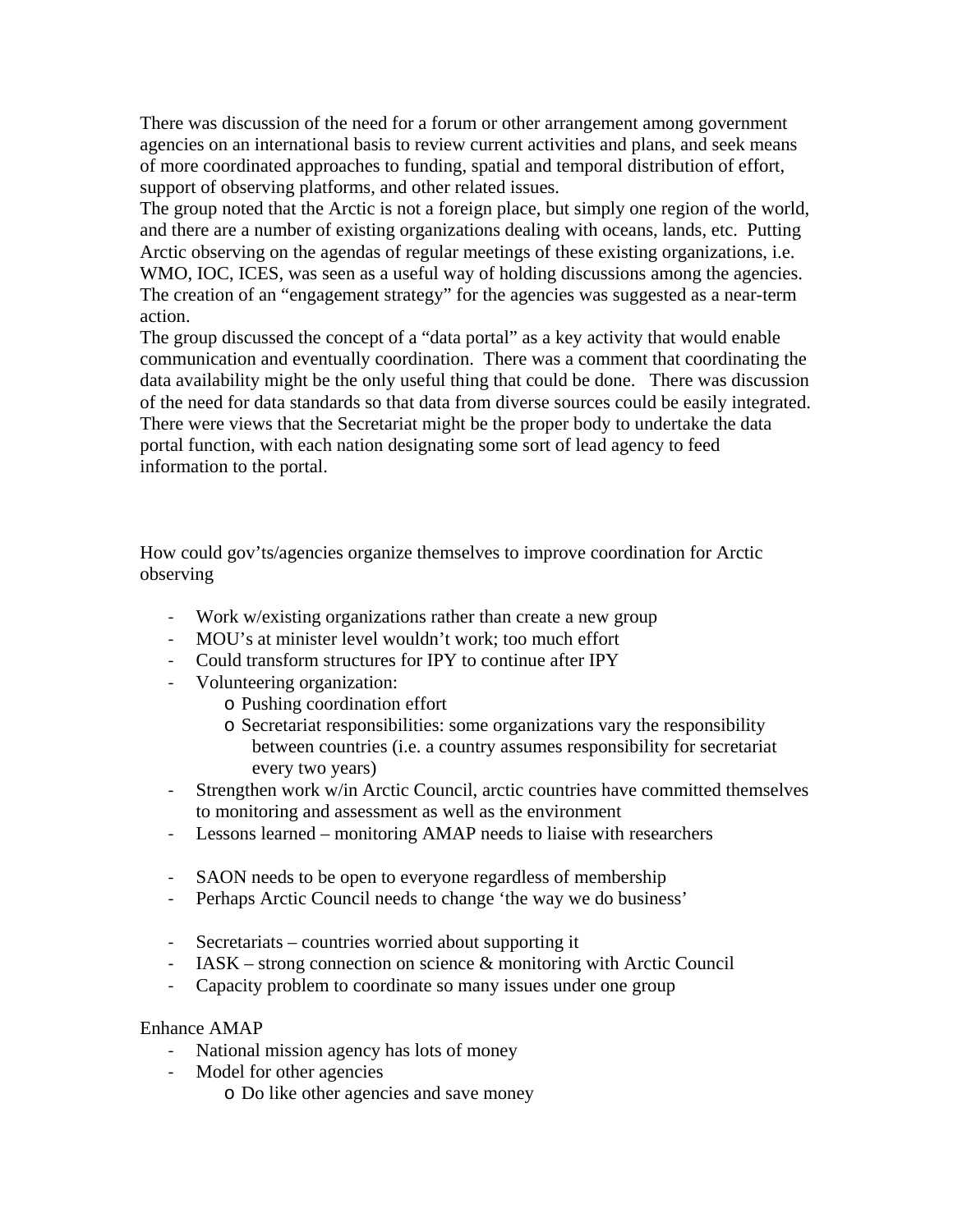- o Need harmonizing b/w countries; need person to do this work
- o Better foster communication
- ‐ Integrate research into planning & operationalization networks o Research design question
	- 1) Justified existence
	- 2) Leverage

(i.e.) water chemistry \$30 000 per station, we are leveraging \_\_\_\_\_ money

Thematic workshops

- ‐ Nesting idea: integration & coordination to be part of SAON 'song'
- ‐ Take advantage of expertise, infrastructure, information
- ‐ A way to deal with funding coordination
- ‐ What infrastructure needs to be in place? o In-kind offers of expertise

Helsinki:

- ‐ Open access?
- ‐ Action items
	- o Recommendations to be brought to Helsinki
	- o Answers may not be arrived at

Coordinating Body:

- 1) Articulate different functions to do
- 2) Decide single coordinating body or divide function b/w countries
- ‐ Long list of stuff to do, group these items
- ‐ Do this now before Helsinki & bring to Arctic Council

Implementation of Recommendations

- ‐ GEOSS work plan?
	- o Put pressure on GEOSS to get work done
	- o GEOSS as place to carry out recommendation
- ‐ Nested concept:
- 1) Functions of coordinating body what needs to be coordinated, need to know?
- 2) What are the core initiatives, bring this to the funding bodies
- ‐ Can't be a laundry list, needs to be prioritized
- ‐ Neutral (independent body) as coordinating body
- ‐ Countries interested in getting involved at the thematic areas (i.e. water, biodiversity)
- ‐ Struggling how to incorporate research in monitoring process
- ‐ Government involved, so it is challengine

UNEP: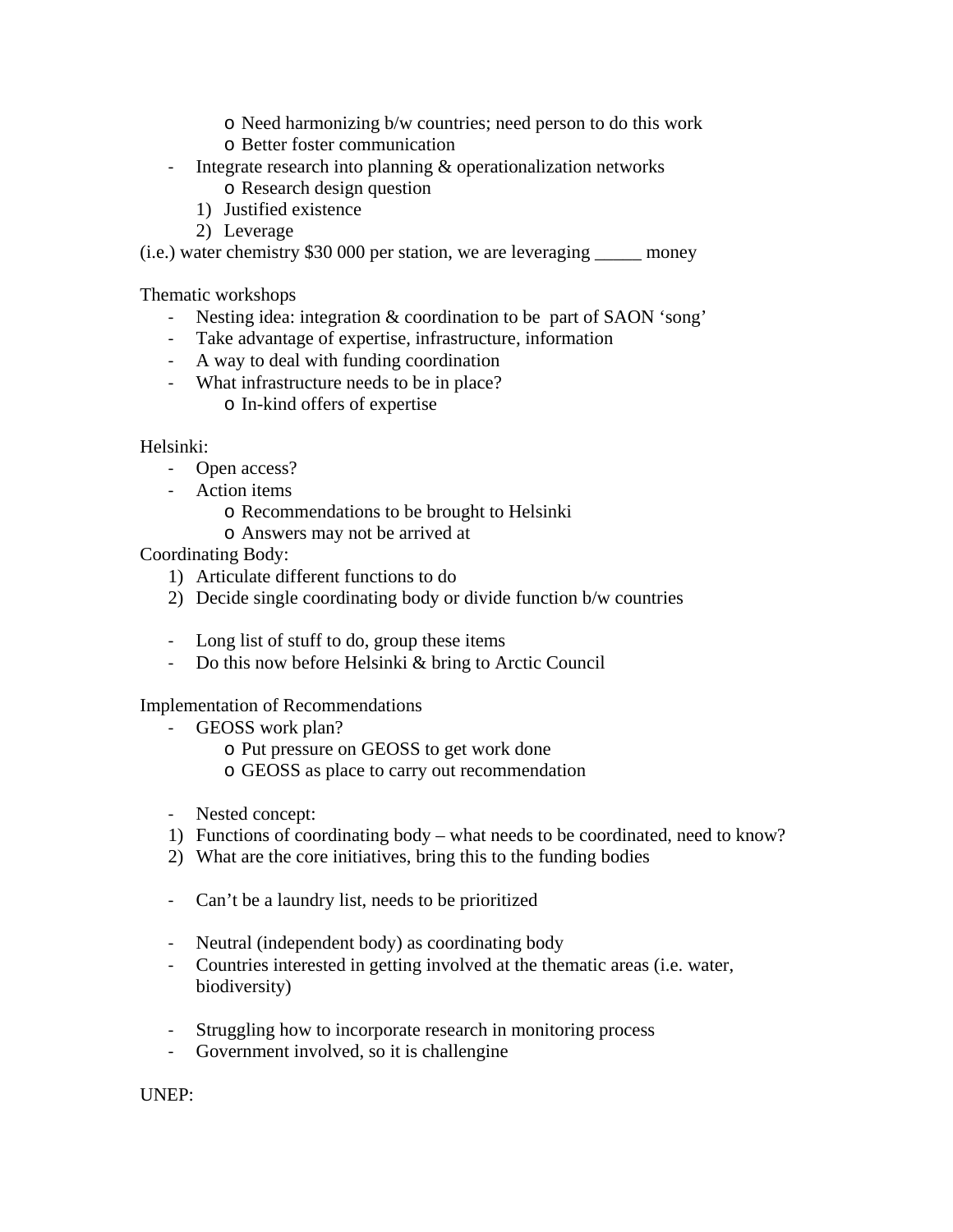- ‐ Environment Watch, working on
- ‐ Arctic may be seen as a region and there are possibilities there
- ‐ Coordinating: do? What?
- ‐ Set up a group to decide what they will do and what to corrdinate
- ‐ Need to build on what we are currently doing
- ‐ Facilitating communication for current and future
- ‐ Could implement 'gateway' very soon
- ‐ No 'it' to coordinate except for data and gateway
- ‐ SAON:
- ‐ finding gaps in existing networks
- ‐ GEOSS work plan to put additional pressure on gov'ts/funding

#### Pan-Arctic research

‐ Polar Standards Body so as to have universal standards for better information exchange

## IKFER

- ‐ Not focused on Polar but could do an international polar funding body
- ‐ Engage northern funders for infrastructure and research needs
- ‐ GEOSS has enough on their plate; would dilute SAON
- ‐ WMO very bureaucratic; may not wish to go through these bodies
- ‐ Arctic not a foreign place; world has a whole suite of existing organizations, agencies dealing with other oceans, lands, etc. so use those
- ‐ Role of Arctic Council (political body) to identify bodies to focus on arctic areas so that arctic becomes part of existing global networks
- ‐ Arctic data b/w institutions needn't be a problem transferring

#### SAON:

- ‐ Do this to get more money
- ‐ Need a product to give arctic council to sell and they can fund
- ‐ Need to convince ourselves of our vision, be faithful to it and build opportunities when they come up
- ‐ Product greater than the sum of his parts (need vision to 'sell' products)
- ‐ Avoid creating another level of bureaucracy and coordination; nothing gets done & need to use money effectively
- ‐ IASK logical home?
	- o New structure for coordinating arctic funding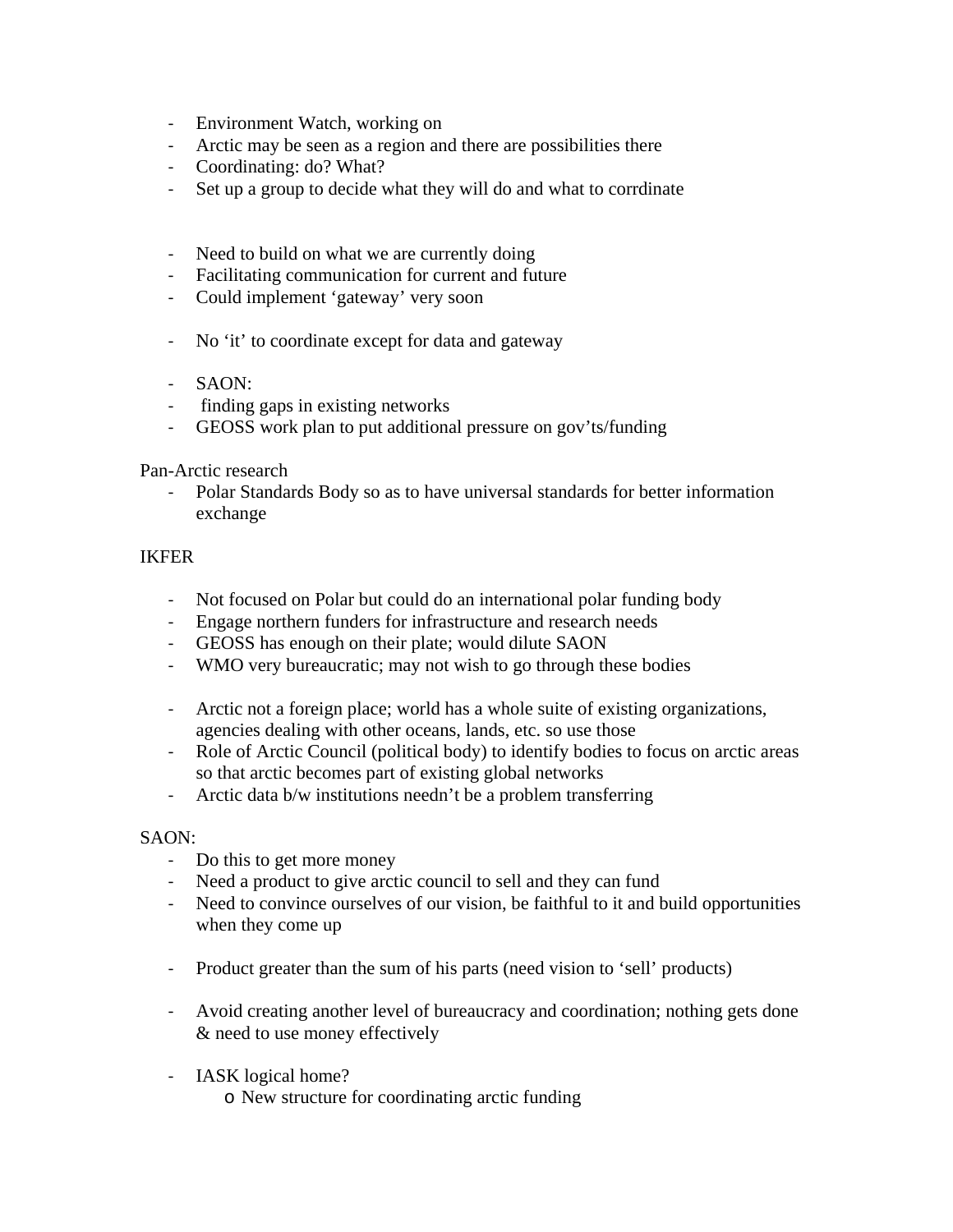- ‐ Gateway to data
	- o If we go that way, what are the observing activities: what, where, when and who?
	- o Each nation, some sort of lead agency
	- o Different levels of activity feeding into one activity
	- o Gateway responsibility of secretariat

We already have 1-25 arctic portals funded by different agencies but have a common portal or gateway

Secretariat function for data

- ‐ Use existing infrastructure
- ‐ Put resources into one centre and have coordinated data portal

Arctic and Antarctic forgotten in discussions of environment, need to keep it on the map

‐ Good role for arctic council

Arctic council doesn't cover every country, needs to have other countries who want arctic research involved

Value of or need for a forum to discuss activities and plans…

- ‐ Gov't agencies coming together (i.e. another workshop post Helsinki to discuss coordination of tasks?)
- ‐ Goal of this has to happen w/in nations as well as b/w nations
- ‐ WMO (188 countries) could use this body to build on quickly and do something
- ‐ Other groups meet 3x/yr to discuss things
	- o People networking; exchange of information, contacts to go to b/w meetings
	- o These people then generate meetings w/in national level
- ‐ Organization closest to polar research and funding to take a role
- ‐ Opportunity in July to discuss w/SAON

USA status of Arctic Observing

- ‐ Interagency Aon effort
	- o Model for other countries to adopt
	- o Everybody knows what everyone else is doing
- ‐ Promote/inform agencies many times over time
- ‐ Series of celebrations on success of IPY